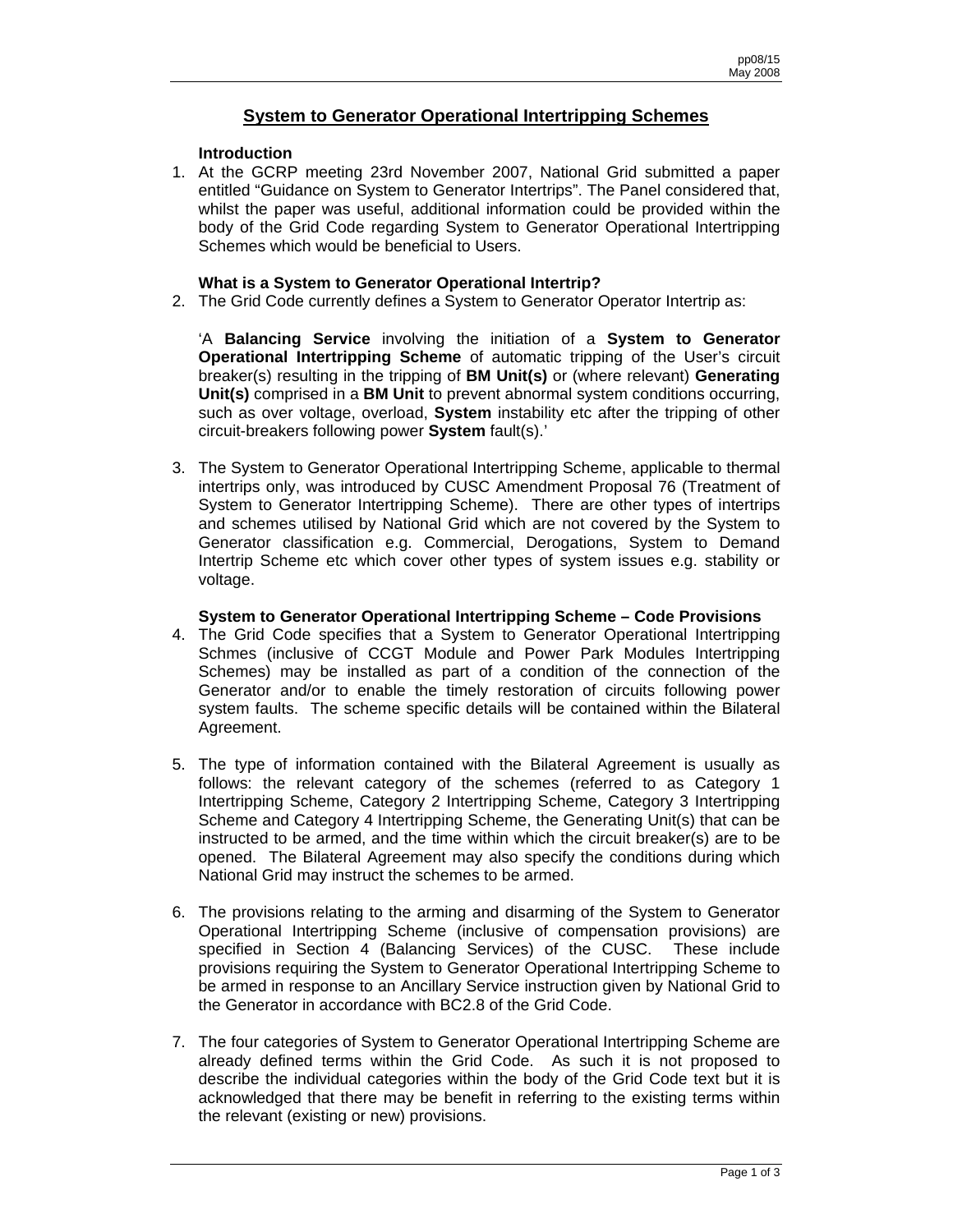## **Proposal**

- 8. It is therefore proposed that the Grid Code is amended such that it provides additional information regarding the System to Generator Operational Intertripping Scheme which may be of benefit to Users.
- 9. The existing provisions will be amended such that it provides additional information regarding:
	- The categories of System to Generator Operational Intertripping Scheme
	- The type of information specified in the Bilateral Agreements
	- **Generic Intertrip timings**
- 10. The existing definition of System to Generator Operational Intertripping Scheme will be amended such that it is refers to Power Park Modules Intertripping Scheme. The current wording does not accurately reflect that a System to Power Park Modules will refer to the one four categories of intertripping schemes.
- 11. Site specific requirements regarding to the Scheme to Generator Operational Intertripping Schemes will continue to be specified within the Grid Code.

### **Recommendations**

- 12. The GCRP are invited to:
	- a) note the existing Grid Code provisions
	- b) note the different types of intertripping
	- c) discuss the legal text
	- d) agree that the proposed changes should proceed for industry consultation